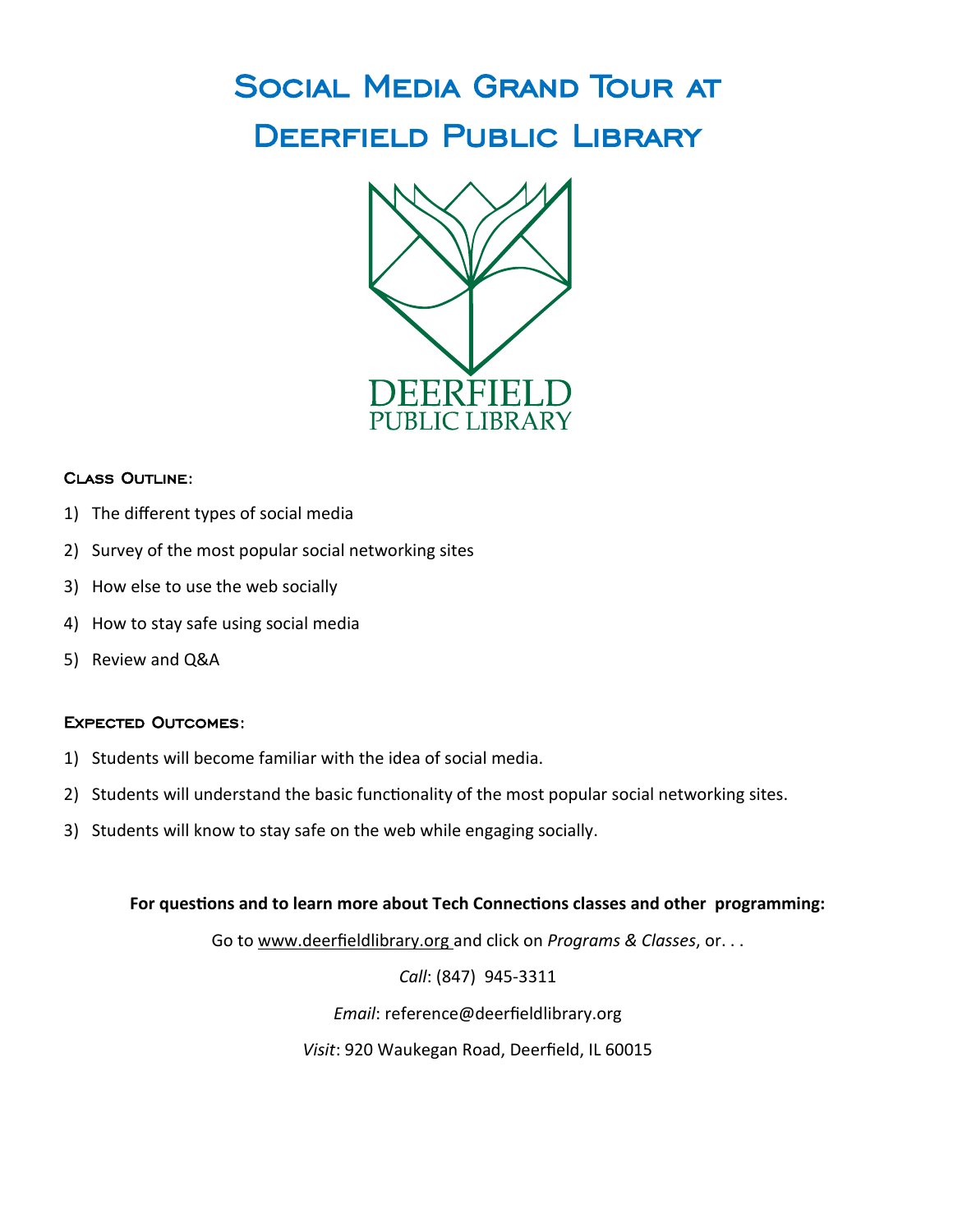### WHAT IS SOCIAL MEDIA?

"Social Media" refers to many different types of online networks where people share information. These include:

\*Websites where people create content together (like Wikipedia)



\*Websites where people share content that they've created (like blogs or YouTube)

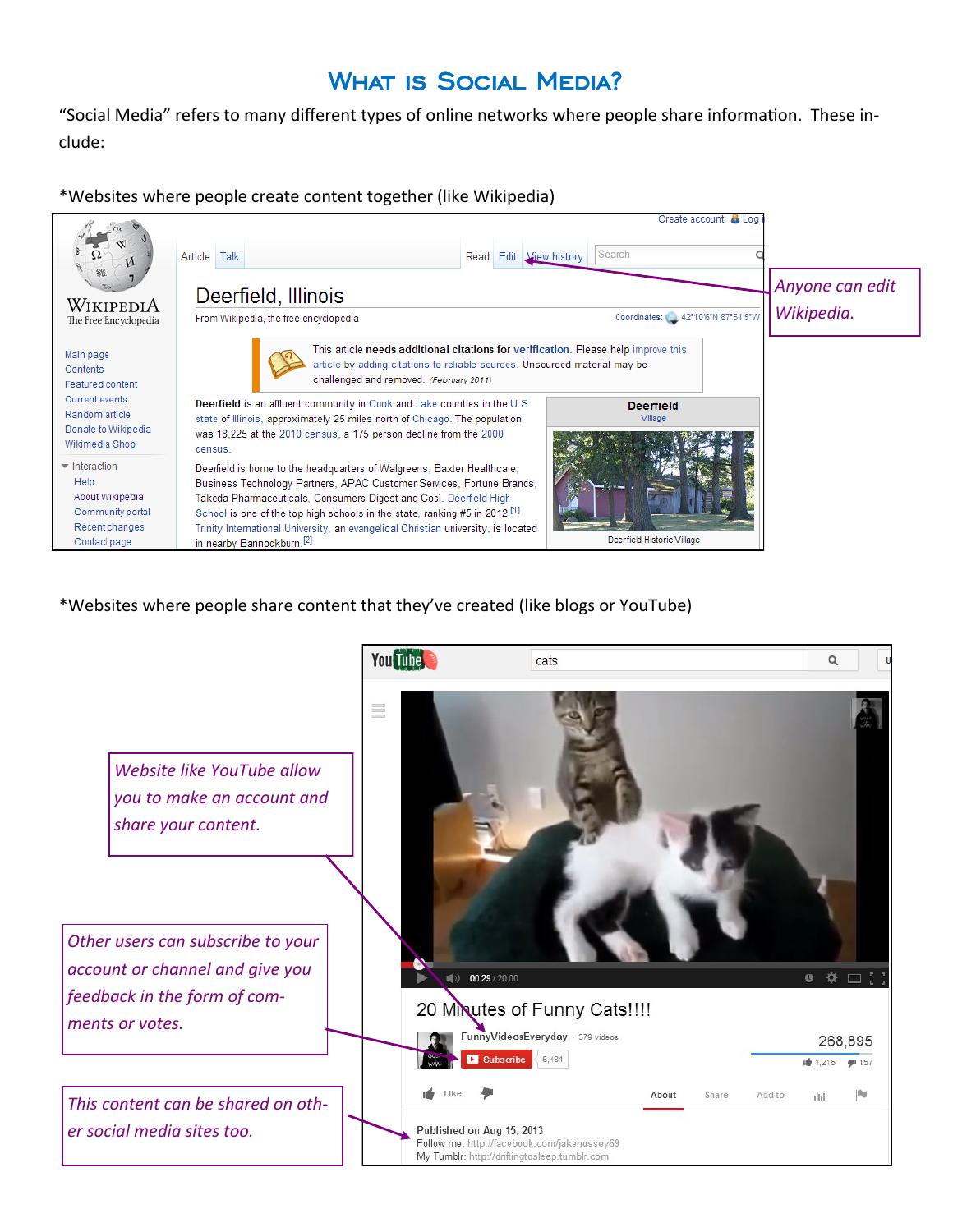\*Social Networking websites, where people share many types of personal content and actively interact with each other.



There are many, many social networking sites, and new ones are being created all the time.

#### WHAT DO THEY ALL HAVE IN COMMON?

#### **1. You must make an account.**

Make sure your password is something you can remember, but also that it is not easy for anyone to guess (such as the name of your spouse). Tip: if you use many different social networking sites, you might want to use the same user name and password for all of them.

#### **2. You can interact with friends**.

A good way to start on these sites is looking up your friends from "real" life. If you want to try social networking, but don't know where to start, ask your friends which sites they already use.

#### **3. You can make** *new* **friends.**

It's okay to meet new people on social networking sites. You can meet people who are friends with your friends. You can meet people who share interests with you. Some social networking sites are made specifically for people with similar interests.

#### **4. You should keep your information private.**

Use common sense. Just because someone to be your friend online doesn't mean you have to accept. Don't share personal information with anyone you don't know. Check your settings to make sure that people have to be your friends to see your personal information. Keep your information protected with a strong password.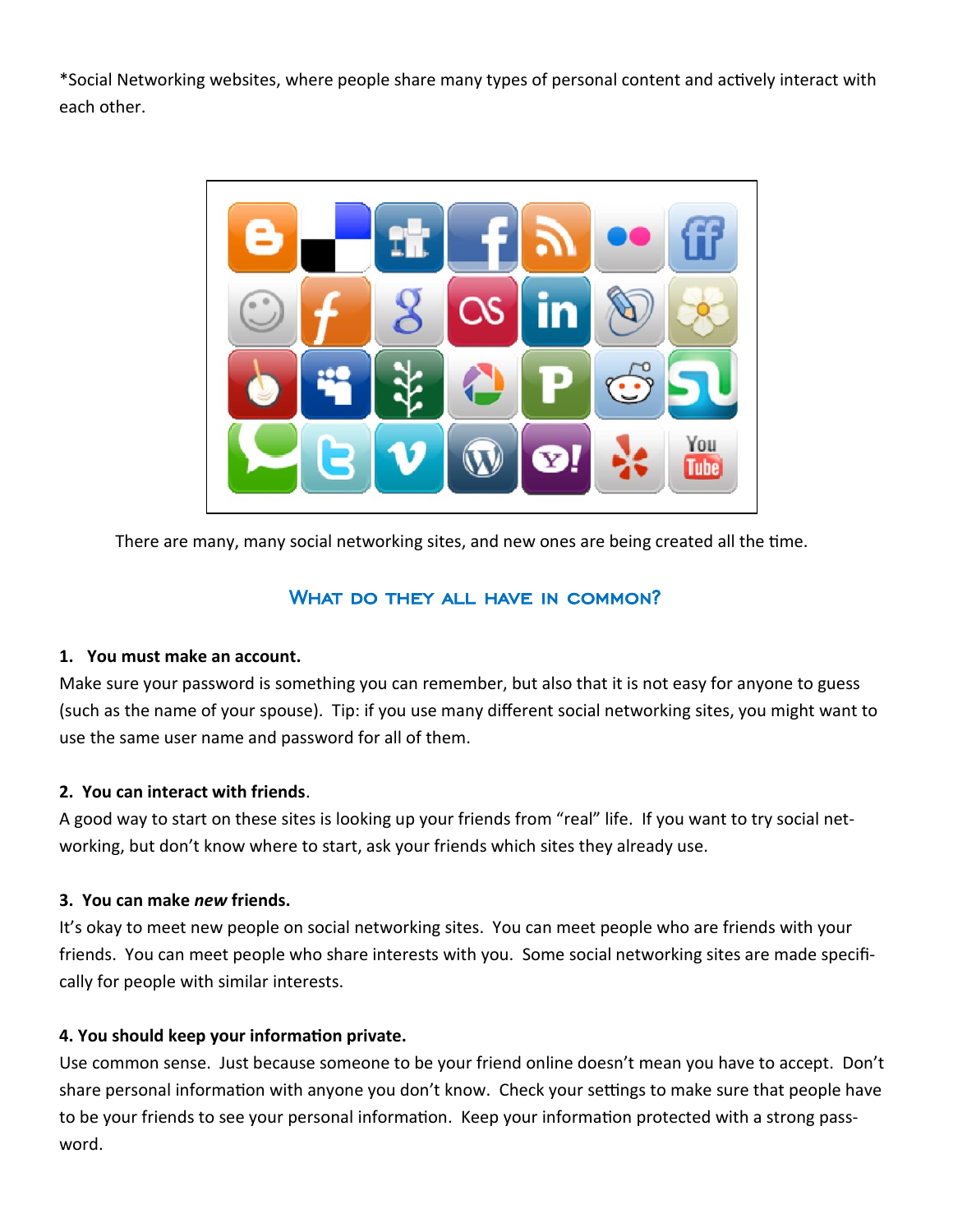

Facebook has been the most popular social networking site on the internet for several years. It's a great fun way to socialize on the web. Just remember to proceed with caution. When you sign up for Facebook, make sure you're connecting with people, but also keeping your information private.



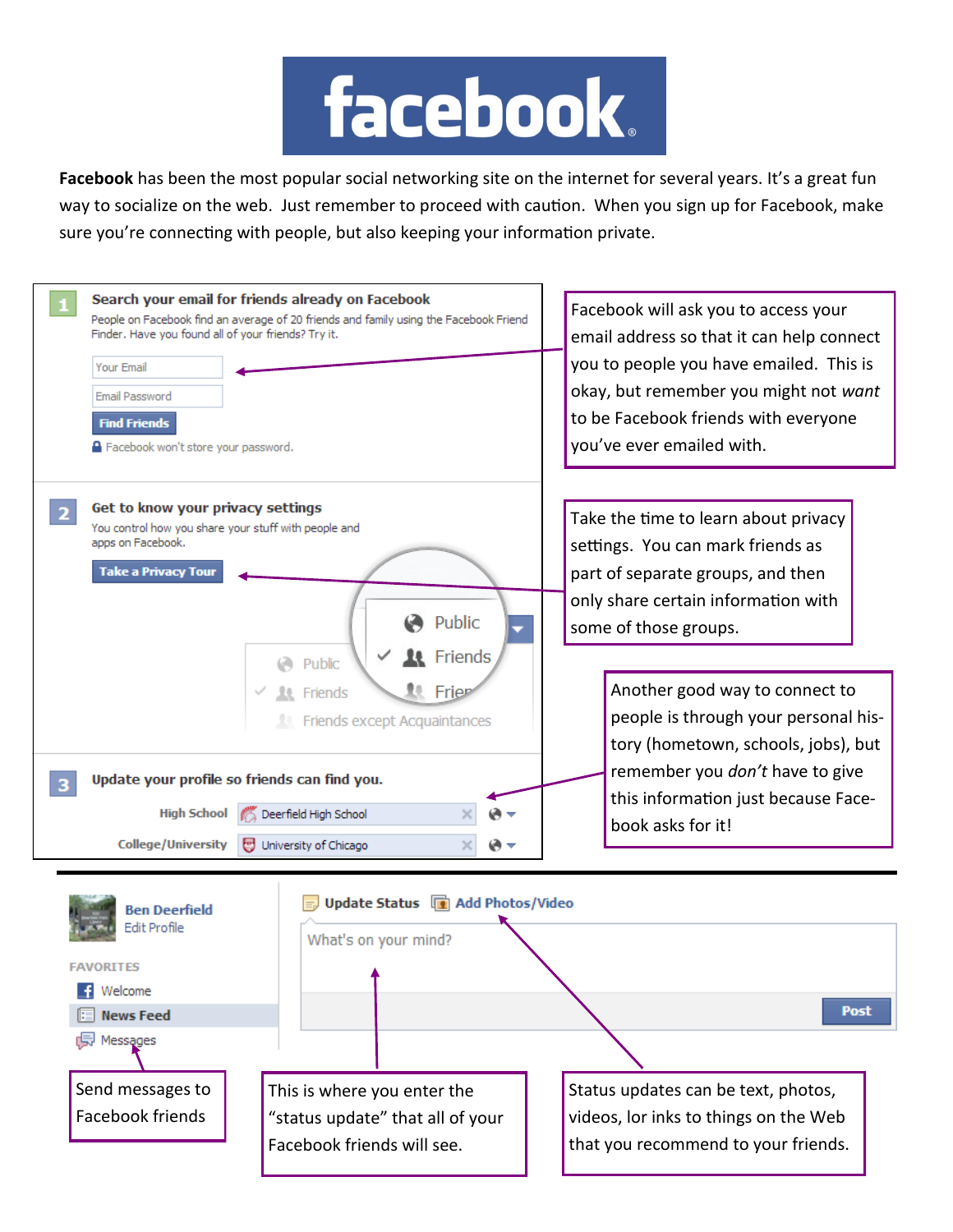

**Twitter** is the popular social networking site for "micro-blogging."

This is what a single "tweet" looks like: